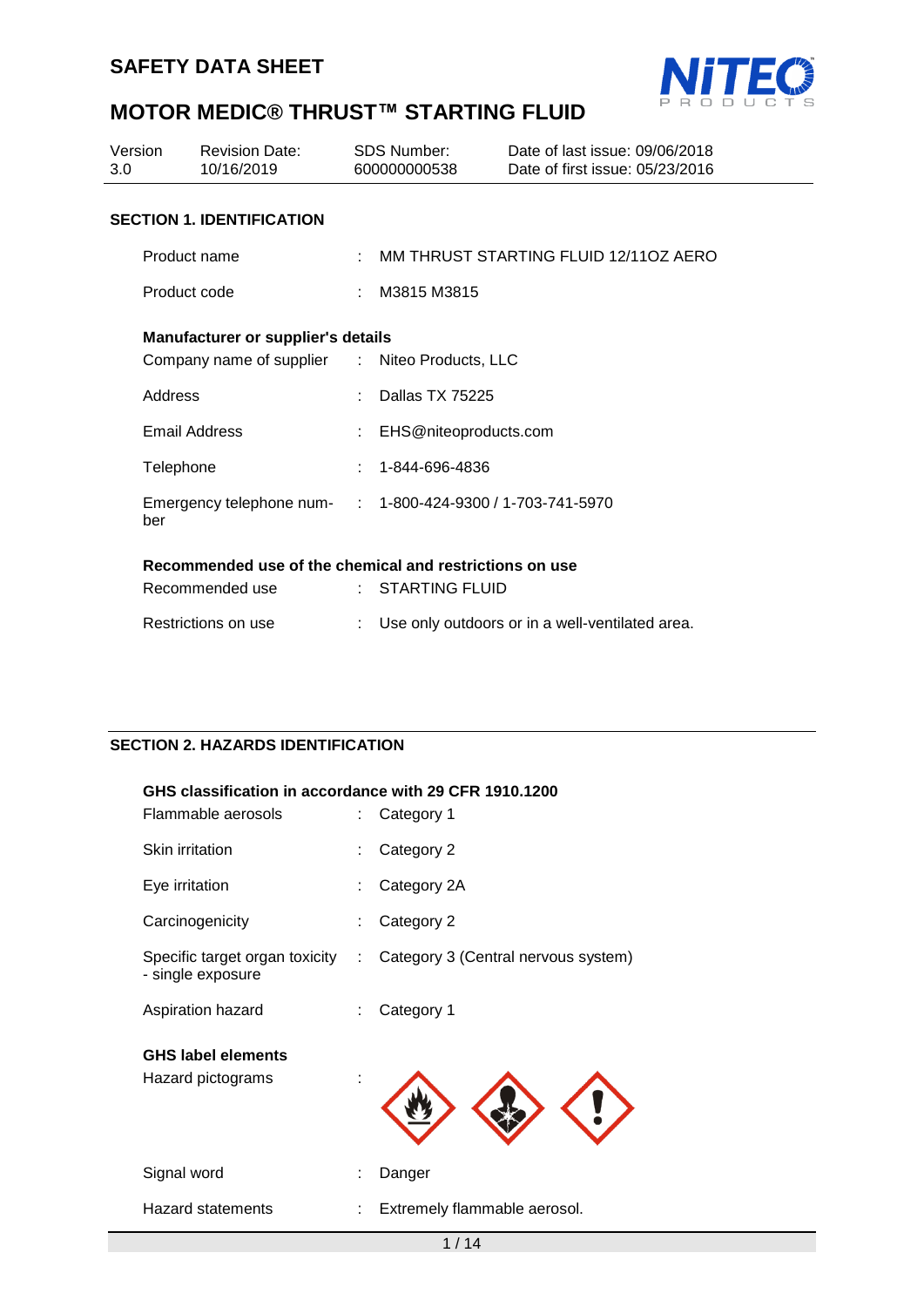

| 10/16/2019               | <b>SDS Number:</b><br>Date of last issue: 09/06/2018<br>600000000538<br>Date of first issue: 05/23/2016                                                                                                                                                                                                                                                                                                                                                                                                                                                                                                                                                     |
|--------------------------|-------------------------------------------------------------------------------------------------------------------------------------------------------------------------------------------------------------------------------------------------------------------------------------------------------------------------------------------------------------------------------------------------------------------------------------------------------------------------------------------------------------------------------------------------------------------------------------------------------------------------------------------------------------|
|                          | May be fatal if swallowed and enters airways.<br>Causes skin irritation.<br>Causes serious eye irritation.<br>May cause drowsiness or dizziness.<br>Suspected of causing cancer.                                                                                                                                                                                                                                                                                                                                                                                                                                                                            |
| Precautionary statements | <b>Prevention:</b>                                                                                                                                                                                                                                                                                                                                                                                                                                                                                                                                                                                                                                          |
|                          | Obtain special instructions before use.<br>Do not handle until all safety precautions have been read and<br>understood.<br>Keep away from heat/sparks/open flames/hot surfaces. No<br>smoking.<br>Do not spray on an open flame or other ignition source.<br>Pressurized container: Do not pierce or burn, even after use.<br>Avoid breathing dust/ fume/ gas/ mist/ vapours/ spray.<br>Wash skin thoroughly after handling.<br>Use only outdoors or in a well-ventilated area.<br>Wear protective gloves/ protective clothing/ eye protection/ face<br>protection.                                                                                         |
|                          | <b>Response:</b>                                                                                                                                                                                                                                                                                                                                                                                                                                                                                                                                                                                                                                            |
|                          | IF SWALLOWED: Immediately call a POISON CENTER/doctor.<br>IF ON SKIN: Wash with plenty of soap and water.<br>IF INHALED: Remove person to fresh air and keep comfortable<br>for breathing. Call a POISON CENTER/doctor if you feel unwell.<br>IF IN EYES: Rinse cautiously with water for several minutes.<br>Remove contact lenses, if present and easy to do. Continue<br>rinsing.<br>IF exposed or concerned: Get medical advice/attention.<br>Do NOT induce vomiting.<br>If skin irritation occurs: Get medical advice/attention.<br>If eye irritation persists: Get medical advice/attention.<br>Take off contaminated clothing and wash before reuse. |
|                          | Storage:                                                                                                                                                                                                                                                                                                                                                                                                                                                                                                                                                                                                                                                    |
|                          | Store in a well-ventilated place. Keep container tightly closed.<br>Store locked up.<br>Protect from sunlight. Do not expose to temperatures exceeding<br>50 °C/ 122 °F.                                                                                                                                                                                                                                                                                                                                                                                                                                                                                    |
|                          | Disposal:<br>Dispose of contents/ container to an approved waste disposal                                                                                                                                                                                                                                                                                                                                                                                                                                                                                                                                                                                   |

#### **SECTION 3. COMPOSITION/INFORMATION ON INGREDIENTS**

Substance / Mixture : Mixture

#### **Hazardous components**

| <b>IChemical name</b>                | <b>ICAS-No.</b> | Concentration (% w/w) |
|--------------------------------------|-----------------|-----------------------|
| Heptane, branched, cyclic and linear | 426260-76-6     | 90<br>>= 70 - <       |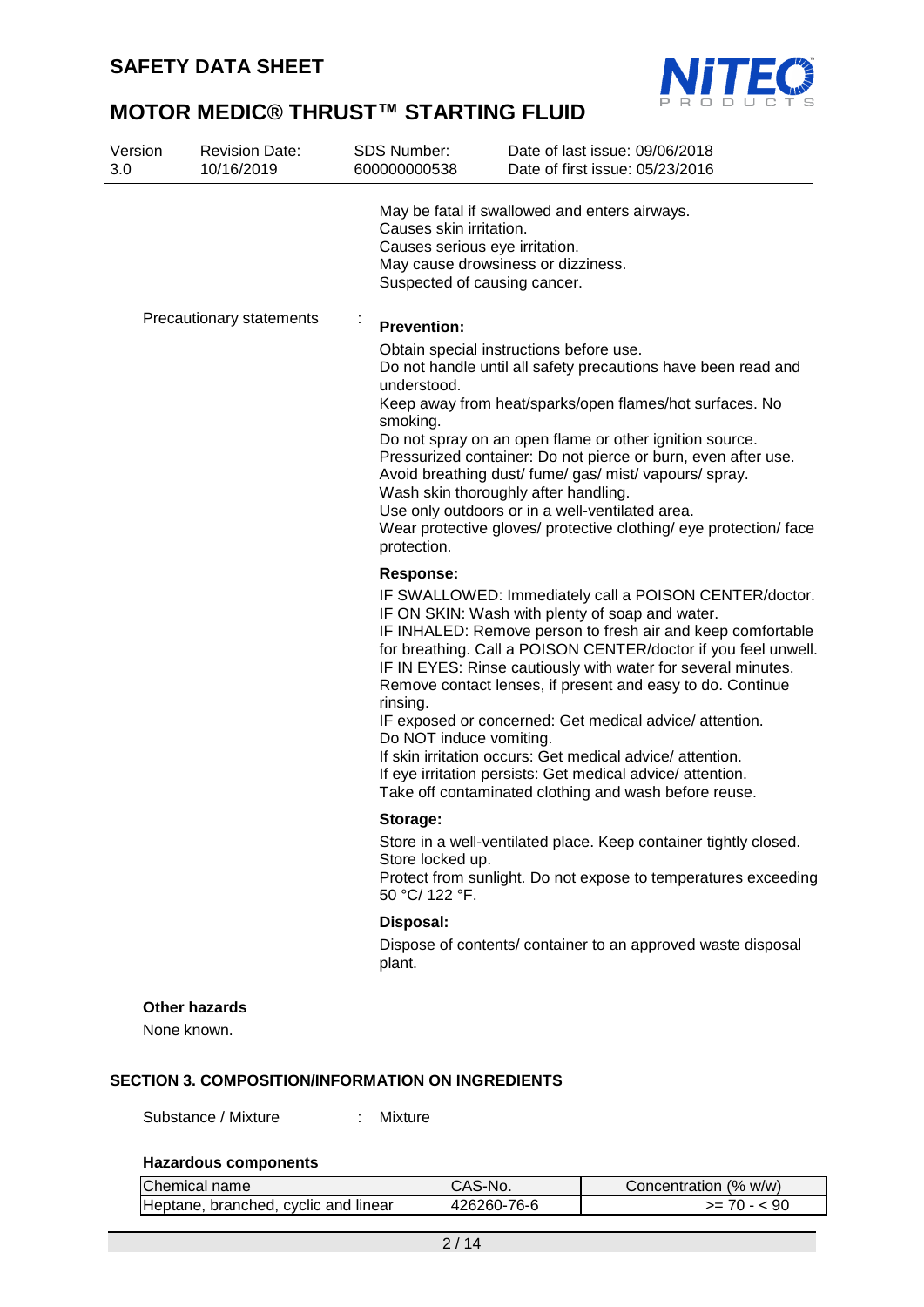

| Version<br>3.0 | <b>Revision Date:</b><br>10/16/2019 | SDS Number:<br>600000000538 | Date of last issue: 09/06/2018<br>Date of first issue: 05/23/2016 |                |  |
|----------------|-------------------------------------|-----------------------------|-------------------------------------------------------------------|----------------|--|
|                | Ethyl ether                         | 60-29-7                     |                                                                   | $>= 10 - 20$   |  |
| In-Heptane     |                                     |                             | 142-82-5                                                          | $>= 1 - 5$     |  |
|                | Carbon dioxide                      |                             | 124-38-9                                                          | $>= 1 - 5$     |  |
| Ethanol        |                                     | 64-17-5                     |                                                                   | $>= 1 - 5$     |  |
|                | <b>IChloroethane</b>                | 75-00-3                     |                                                                   | $>= 0.1 - 1.1$ |  |

Any concentration shown as a range is to protect confidentiality or is due to batch variation.

| <b>SECTION 4. FIRST AID MEASURES</b>                              |                                                                                                                                                                                                                                                                |
|-------------------------------------------------------------------|----------------------------------------------------------------------------------------------------------------------------------------------------------------------------------------------------------------------------------------------------------------|
| General advice                                                    | Move out of dangerous area.<br>t.<br>Show this safety data sheet to the doctor in attendance.<br>Symptoms of poisoning may appear several hours later.<br>Do not leave the victim unattended.                                                                  |
| If inhaled                                                        | Move to fresh air.<br>Consult a physician after significant exposure.<br>If unconscious, place in recovery position and seek medical<br>advice.<br>If symptoms persist, call a physician.                                                                      |
| In case of skin contact                                           | If on clothes, remove clothes.<br>t.<br>Remove contaminated clothing. If irritation develops, get med-<br>ical attention.<br>If on skin, rinse well with water.<br>Wash contaminated clothing before re-use.<br>If skin irritation persists, call a physician. |
| In case of eye contact                                            | Immediately flush eye(s) with plenty of water.<br>Remove contact lenses.<br>Protect unharmed eye.<br>Keep eye wide open while rinsing.<br>If eye irritation persists, consult a specialist.                                                                    |
| If swallowed                                                      | Obtain medical attention.<br>Do NOT induce vomiting.<br>Do not give milk or alcoholic beverages.<br>Never give anything by mouth to an unconscious person.<br>If symptoms persist, call a physician.                                                           |
| Most important symptoms<br>and effects, both acute and<br>delayed | May be fatal if swallowed and enters airways.<br>Causes skin irritation.<br>Causes serious eye irritation.<br>May cause drowsiness or dizziness.<br>Suspected of causing cancer.                                                                               |

#### **SECTION 5. FIREFIGHTING MEASURES**

| Suitable extinguishing media      | Water spray<br>Carbon dioxide (CO2)<br>Dry chemical<br>Alcohol-resistant foam |
|-----------------------------------|-------------------------------------------------------------------------------|
| Unsuitable extinguishing<br>media | : High volume water jet                                                       |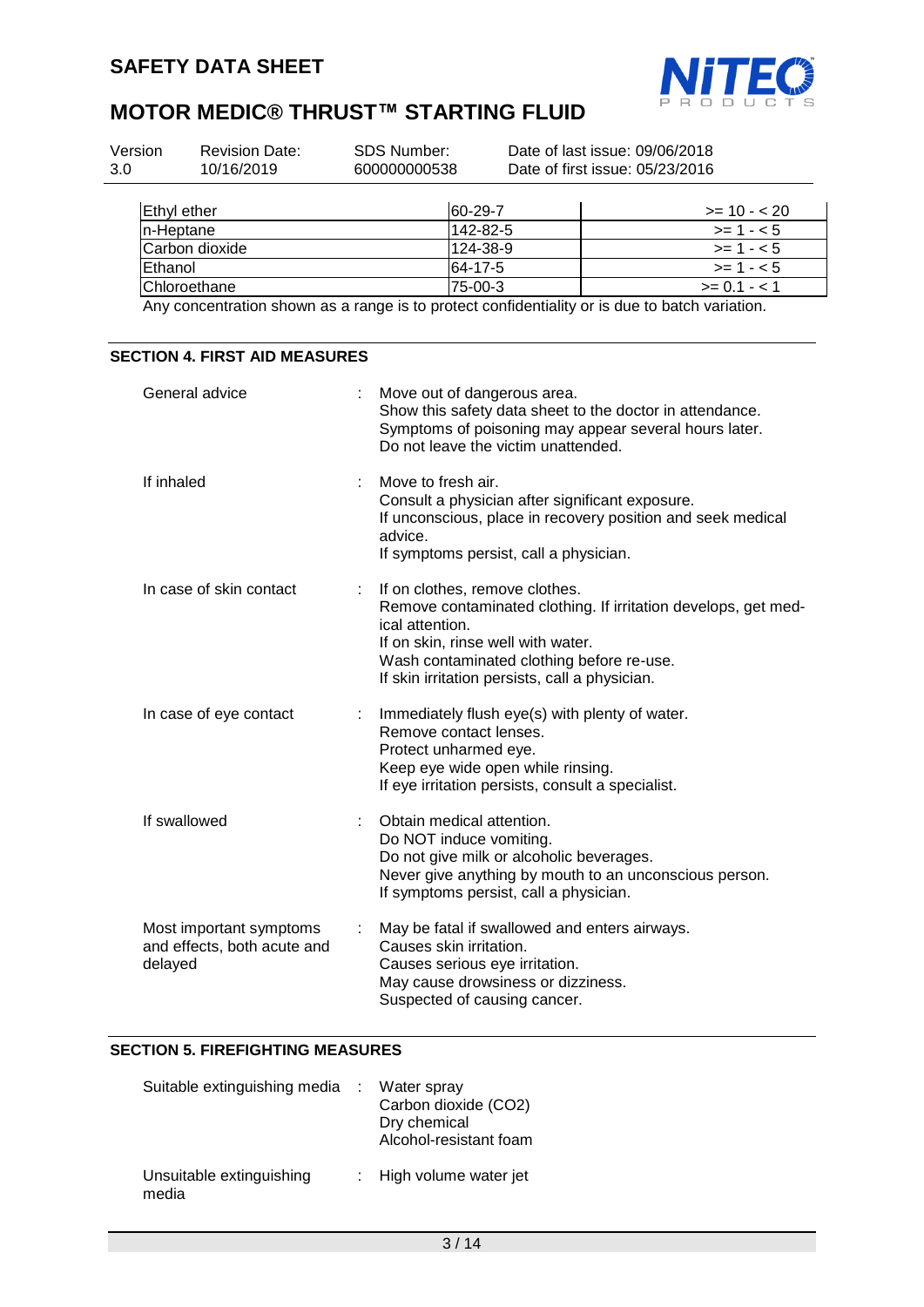

| 3.0 | Version                                   | <b>Revision Date:</b><br>10/16/2019 | SDS Number:<br>600000000538                                                                                                                                                                                                                                                                | Date of last issue: 09/06/2018<br>Date of first issue: 05/23/2016                        |
|-----|-------------------------------------------|-------------------------------------|--------------------------------------------------------------------------------------------------------------------------------------------------------------------------------------------------------------------------------------------------------------------------------------------|------------------------------------------------------------------------------------------|
|     |                                           |                                     |                                                                                                                                                                                                                                                                                            |                                                                                          |
|     | Specific hazards during fire-<br>fighting |                                     | courses.                                                                                                                                                                                                                                                                                   | Do not allow run-off from fire fighting to enter drains or water                         |
|     | Hazardous combustion prod- :<br>ucts      |                                     | Carbon oxides                                                                                                                                                                                                                                                                              |                                                                                          |
|     | ods                                       |                                     |                                                                                                                                                                                                                                                                                            | Specific extinguishing meth- : Product is compatible with standard fire-fighting agents. |
|     | Further information                       |                                     | Use extinguishing measures that are appropriate to local cir-<br>cumstances and the surrounding environment.<br>Fire residues and contaminated fire extinguishing water must<br>be disposed of in accordance with local regulations.<br>Use a water spray to cool fully closed containers. |                                                                                          |
|     | for firefighters                          | Special protective equipment :      |                                                                                                                                                                                                                                                                                            | In the event of fire, wear self-contained breathing apparatus.                           |

## **SECTION 6. ACCIDENTAL RELEASE MEASURES**

| Personal precautions, protec-:<br>tive equipment and emer-<br>gency procedures | Use personal protective equipment.<br>Remove all sources of ignition.<br>Ensure adequate ventilation.<br>Avoid breathing dust.<br>Beware of vapours accumulating to form explosive concentra-<br>tions. Vapours can accumulate in low areas.<br>Evacuate personnel to safe areas.<br>Persons not wearing protective equipment should be excluded<br>from area of spill until clean-up has been completed. |
|--------------------------------------------------------------------------------|-----------------------------------------------------------------------------------------------------------------------------------------------------------------------------------------------------------------------------------------------------------------------------------------------------------------------------------------------------------------------------------------------------------|
| Environmental precautions                                                      | : Prevent further leakage or spillage if safe to do so.<br>Prevent product from entering drains.<br>Do not flush into surface water or sanitary sewer system.<br>If the product contaminates rivers and lakes or drains inform<br>respective authorities.                                                                                                                                                 |

## **SECTION 7. HANDLING AND STORAGE**

| Advice on protection against<br>fire and explosion | : Take necessary action to avoid static electricity discharge<br>(which might cause ignition of organic vapours).<br>Keep away from open flames, hot surfaces and sources of<br>ignition.<br>Use only explosion-proof equipment.<br>Do not spray on a naked flame or any incandescent material.                                                                                           |
|----------------------------------------------------|-------------------------------------------------------------------------------------------------------------------------------------------------------------------------------------------------------------------------------------------------------------------------------------------------------------------------------------------------------------------------------------------|
| Advice on safe handling                            | Open drum carefully as content may be under pressure.<br>Provide sufficient air exchange and/or exhaust in work rooms.<br>Do not breathe vapours/dust.<br>Do not smoke.<br>Take precautionary measures against static discharges.<br>Avoid contact with skin and eyes.<br>Dispose of rinse water in accordance with local and national<br>regulations.<br>Container hazardous when empty. |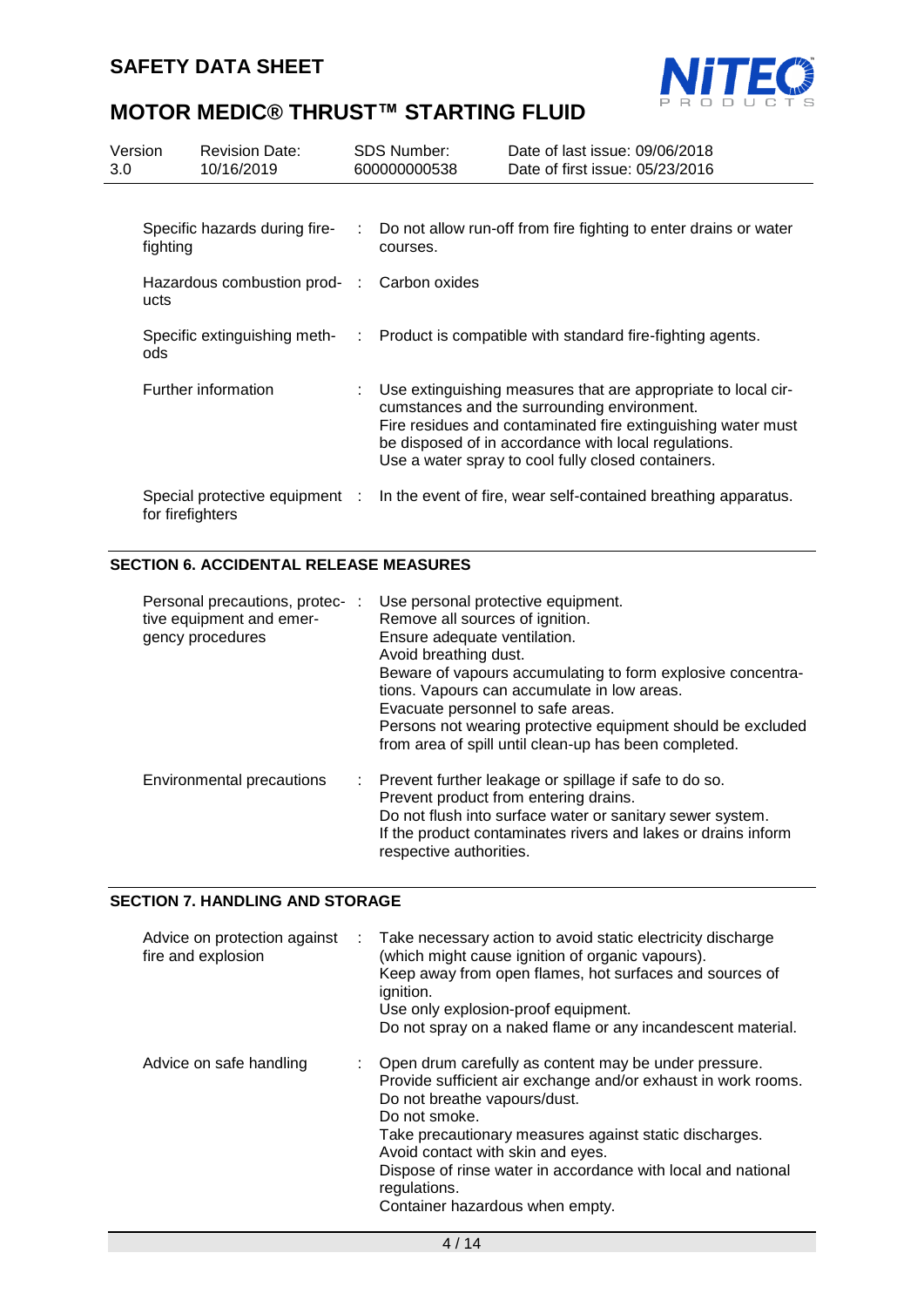

| Version<br>3.0 <sub>2</sub> | <b>Revision Date:</b><br>10/16/2019           |  | SDS Number:<br>600000000538                                                                                                                                                                                                                                                                                                                                                                                                        | Date of last issue: 09/06/2018<br>Date of first issue: 05/23/2016                                      |
|-----------------------------|-----------------------------------------------|--|------------------------------------------------------------------------------------------------------------------------------------------------------------------------------------------------------------------------------------------------------------------------------------------------------------------------------------------------------------------------------------------------------------------------------------|--------------------------------------------------------------------------------------------------------|
|                             |                                               |  | plication area.                                                                                                                                                                                                                                                                                                                                                                                                                    | Smoking, eating and drinking should be prohibited in the ap-<br>For personal protection see section 8. |
|                             | Conditions for safe storage                   |  | BEWARE: Aerosol is pressurized. Keep away from direct sun<br>exposure and temperatures over 50 °C. Do not open by force<br>or throw into fire even after use. Do not spray on flames or<br>red-hot objects.<br>Keep container tightly closed in a dry and well-ventilated<br>place.<br>Containers which are opened must be carefully resealed and<br>kept upright to prevent leakage.<br>Observe label precautions.<br>No smoking. |                                                                                                        |
|                             | Further information on stor-<br>age stability |  |                                                                                                                                                                                                                                                                                                                                                                                                                                    | No decomposition if stored and applied as directed.                                                    |

## **SECTION 8. EXPOSURE CONTROLS/PERSONAL PROTECTION**

| Components                              | CAS-No.     | Value type            | Control parame-<br>ters / Permissible | <b>Basis</b>     |
|-----------------------------------------|-------------|-----------------------|---------------------------------------|------------------|
|                                         |             | (Form of<br>exposure) | concentration                         |                  |
| Heptane, branched, cyclic and<br>linear | 426260-76-6 | <b>TWA</b>            | 400 ppm                               | <b>ACGIH</b>     |
|                                         |             | <b>STEL</b>           | 500 ppm                               | <b>ACGIH</b>     |
| Ethyl ether                             | 60-29-7     | <b>TWA</b>            | 400 ppm                               | <b>ACGIH</b>     |
|                                         |             | <b>STEL</b>           | 500 ppm                               | <b>ACGIH</b>     |
|                                         |             | <b>TWA</b>            | 400 ppm<br>1,200 mg/m3                | OSHA Z-1         |
|                                         |             | <b>TWA</b>            | 400 ppm<br>1,200 mg/m3                | OSHA P0          |
|                                         |             | <b>STEL</b>           | 500 ppm<br>1,500 mg/m3                | OSHA P0          |
| n-Heptane                               | 142-82-5    | <b>TWA</b>            | 85 ppm<br>350 mg/m3                   | <b>NIOSH REL</b> |
|                                         |             | $\mathsf{C}$          | 440 ppm<br>1,800 mg/m3                | <b>NIOSH REL</b> |
|                                         |             | <b>TWA</b>            | 500 ppm<br>2,000 mg/m3                | OSHA Z-1         |
|                                         |             | <b>TWA</b>            | 400 ppm<br>1,600 mg/m3                | OSHA P0          |
|                                         |             | <b>STEL</b>           | 500 ppm<br>2,000 mg/m3                | OSHA P0          |
|                                         |             | <b>TWA</b>            | 400 ppm                               | <b>ACGIH</b>     |
|                                         |             | <b>STEL</b>           | 500 ppm                               | <b>ACGIH</b>     |
| Carbon dioxide                          | 124-38-9    | <b>TWA</b>            | 5,000 ppm                             | <b>ACGIH</b>     |
|                                         |             | <b>STEL</b>           | 30,000 ppm                            | <b>ACGIH</b>     |
|                                         |             | <b>TWA</b>            | $\overline{5,000}$ ppm<br>9,000 mg/m3 | <b>NIOSH REL</b> |
|                                         |             | <b>ST</b>             | 30,000 ppm<br>54,000 mg/m3            | <b>NIOSH REL</b> |

## **Components with workplace control parameters**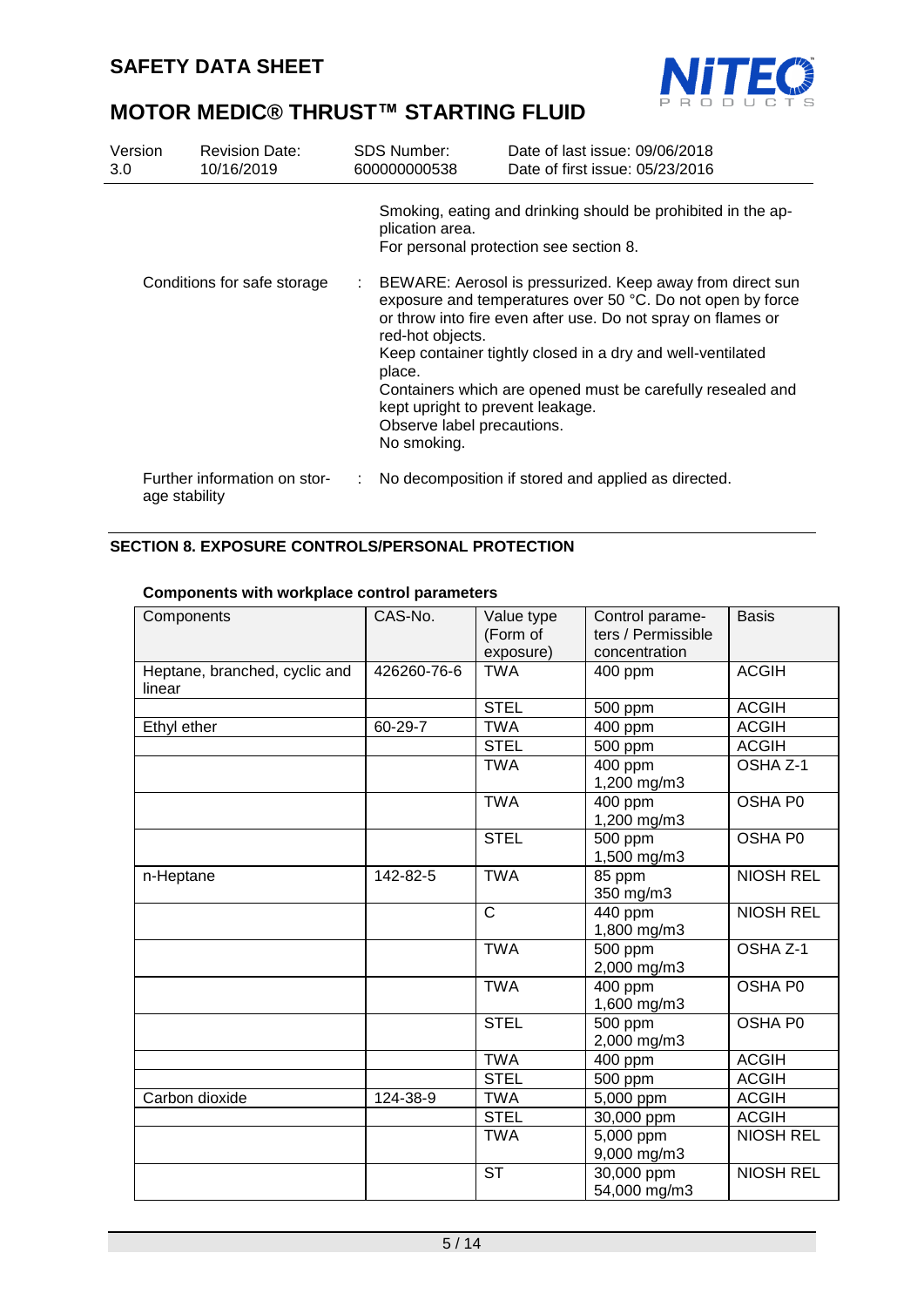

| Version<br>3.0 | SDS Number:<br><b>Revision Date:</b><br>10/16/2019      |                                                                                                                                                                                                                                                    | Date of last issue: 09/06/2018<br>Date of first issue: 05/23/2016<br>600000000538                                                                                                                              |             |                                                                                                                                                                                                                                                                 |                  |
|----------------|---------------------------------------------------------|----------------------------------------------------------------------------------------------------------------------------------------------------------------------------------------------------------------------------------------------------|----------------------------------------------------------------------------------------------------------------------------------------------------------------------------------------------------------------|-------------|-----------------------------------------------------------------------------------------------------------------------------------------------------------------------------------------------------------------------------------------------------------------|------------------|
|                |                                                         |                                                                                                                                                                                                                                                    |                                                                                                                                                                                                                | <b>TWA</b>  | 5,000 ppm<br>9,000 mg/m3                                                                                                                                                                                                                                        | OSHA Z-1         |
|                |                                                         |                                                                                                                                                                                                                                                    |                                                                                                                                                                                                                | <b>TWA</b>  | 10,000 ppm<br>18,000 mg/m3                                                                                                                                                                                                                                      | OSHA P0          |
|                |                                                         |                                                                                                                                                                                                                                                    |                                                                                                                                                                                                                | <b>STEL</b> | 30,000 ppm<br>54,000 mg/m3                                                                                                                                                                                                                                      | OSHA PO          |
| Ethanol        |                                                         |                                                                                                                                                                                                                                                    | 64-17-5                                                                                                                                                                                                        | <b>STEL</b> | 1,000 ppm                                                                                                                                                                                                                                                       | <b>ACGIH</b>     |
|                |                                                         |                                                                                                                                                                                                                                                    |                                                                                                                                                                                                                | <b>TWA</b>  | 1,000 ppm<br>1,900 mg/m3                                                                                                                                                                                                                                        | <b>NIOSH REL</b> |
|                |                                                         |                                                                                                                                                                                                                                                    |                                                                                                                                                                                                                | <b>TWA</b>  | 1,000 ppm<br>1,900 mg/m3                                                                                                                                                                                                                                        | OSHA Z-1         |
|                |                                                         |                                                                                                                                                                                                                                                    |                                                                                                                                                                                                                | <b>TWA</b>  | 1,000 ppm<br>1,900 mg/m3                                                                                                                                                                                                                                        | OSHA P0          |
|                | Chloroethane                                            |                                                                                                                                                                                                                                                    | 75-00-3                                                                                                                                                                                                        | <b>TWA</b>  | 100 ppm                                                                                                                                                                                                                                                         | <b>ACGIH</b>     |
|                |                                                         |                                                                                                                                                                                                                                                    |                                                                                                                                                                                                                | <b>TWA</b>  | 1,000 ppm                                                                                                                                                                                                                                                       | OSHA Z-1         |
|                |                                                         |                                                                                                                                                                                                                                                    |                                                                                                                                                                                                                | <b>TWA</b>  | 2,600 mg/m3<br>1,000 ppm                                                                                                                                                                                                                                        | OSHA P0          |
|                |                                                         |                                                                                                                                                                                                                                                    |                                                                                                                                                                                                                |             | 2,600 mg/m3                                                                                                                                                                                                                                                     |                  |
|                | Personal protective equipment<br>Respiratory protection |                                                                                                                                                                                                                                                    | apparent adverse effects.<br>proved filter.<br>approved filter.                                                                                                                                                |             | ventilation to maintain exposure below exposure guidelines (if<br>applicable) or below levels that cause known, suspected or<br>In the case of vapour formation use a respirator with an ap-<br>In the case of dust or aerosol formation use respirator with an |                  |
|                | Hand protection                                         |                                                                                                                                                                                                                                                    |                                                                                                                                                                                                                |             |                                                                                                                                                                                                                                                                 |                  |
|                | Remarks                                                 | Wear resistant gloves (consult your safety equipment suppli-<br>er). The suitability for a specific workplace should be dis-<br>cussed with the producers of the protective gloves. Discard<br>gloves that show tears, pinholes, or signs of wear. |                                                                                                                                                                                                                |             |                                                                                                                                                                                                                                                                 |                  |
|                | Eye protection                                          | Wear chemical splash goggles when there is the potential for<br>÷<br>exposure of the eyes to liquid, vapor or mist.                                                                                                                                |                                                                                                                                                                                                                |             |                                                                                                                                                                                                                                                                 |                  |
|                | Skin and body protection                                | ÷                                                                                                                                                                                                                                                  | Choose body protection according to the amount and con-<br>centration of the dangerous substance at the work place.<br>Wear as appropriate:<br>Impervious clothing<br>Flame-resistant clothing<br>Safety shoes |             |                                                                                                                                                                                                                                                                 |                  |
|                | Hygiene measures                                        | Handle in accordance with good industrial hygiene and safety<br>practice.<br>When using do not smoke.<br>When using do not eat or drink.                                                                                                           |                                                                                                                                                                                                                |             |                                                                                                                                                                                                                                                                 |                  |

## **SECTION 9. PHYSICAL AND CHEMICAL PROPERTIES**

Appearance : aerosol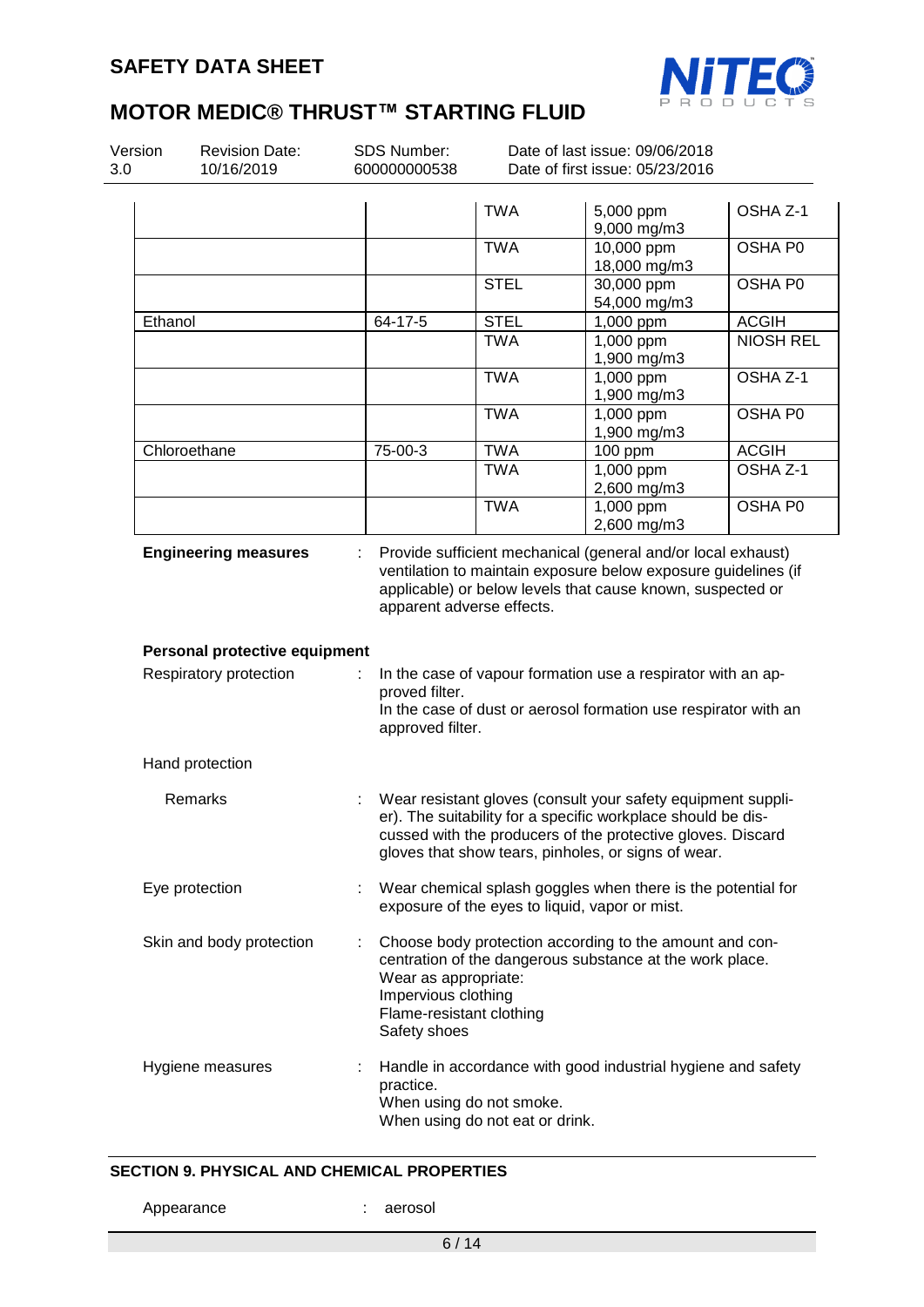

| Version<br>3.0 | <b>Revision Date:</b><br>10/16/2019                 |                | <b>SDS Number:</b><br>600000000538                                     | Date of last issue: 09/06/2018<br>Date of first issue: 05/23/2016 |  |
|----------------|-----------------------------------------------------|----------------|------------------------------------------------------------------------|-------------------------------------------------------------------|--|
|                |                                                     |                |                                                                        |                                                                   |  |
|                | Colour                                              | ÷              | not determined                                                         |                                                                   |  |
|                | Odour                                               |                | No data available                                                      |                                                                   |  |
|                | <b>Odour Threshold</b>                              |                | No data available                                                      |                                                                   |  |
|                | pH                                                  |                | No data available                                                      |                                                                   |  |
|                | Melting point/freezing point                        | ÷              | No data available                                                      |                                                                   |  |
|                | Boiling point/boiling range                         |                | 34.6 °C<br>(1,013 hPa)                                                 |                                                                   |  |
|                | Flash point                                         |                | The value is calculated<br>-45 $^{\circ}$ C<br>The value is calculated |                                                                   |  |
|                | Evaporation rate                                    |                | No data available                                                      |                                                                   |  |
|                | Flammability (solid, gas)                           |                | No data available                                                      |                                                                   |  |
|                | Self-ignition                                       |                | No data available                                                      |                                                                   |  |
|                | Upper explosion limit / Upper<br>flammability limit | $\mathbb{R}^n$ | 36.5 %(V)<br>The value is calculated                                   |                                                                   |  |
|                | Lower explosion limit / Lower<br>flammability limit | ÷              | 1.05 %(V)<br>The value is calculated                                   |                                                                   |  |
|                | Vapour pressure                                     |                | 717.26 hPa (25 °C)<br>The value is calculated                          |                                                                   |  |
|                | Relative vapour density                             | ÷              | No data available                                                      |                                                                   |  |
|                | Density                                             |                | 0.7114 g/cm3 (15.56 °C)                                                |                                                                   |  |
|                | Solubility(ies)<br>Water solubility                 |                | No data available                                                      |                                                                   |  |
|                | Partition coefficient: n-<br>octanol/water          |                | No data available                                                      |                                                                   |  |
|                | Viscosity<br>Viscosity, dynamic                     |                | No data available                                                      |                                                                   |  |
|                | Viscosity, kinematic                                |                | No data available                                                      |                                                                   |  |
|                | Oxidizing properties                                |                | No data available                                                      |                                                                   |  |
|                | Molecular weight                                    |                | No data available                                                      |                                                                   |  |
|                | VOC % By Weight                                     |                | 99.5%                                                                  |                                                                   |  |
|                |                                                     |                |                                                                        |                                                                   |  |

## **SECTION 10. STABILITY AND REACTIVITY**

Reactivity : No decomposition if stored and applied as directed.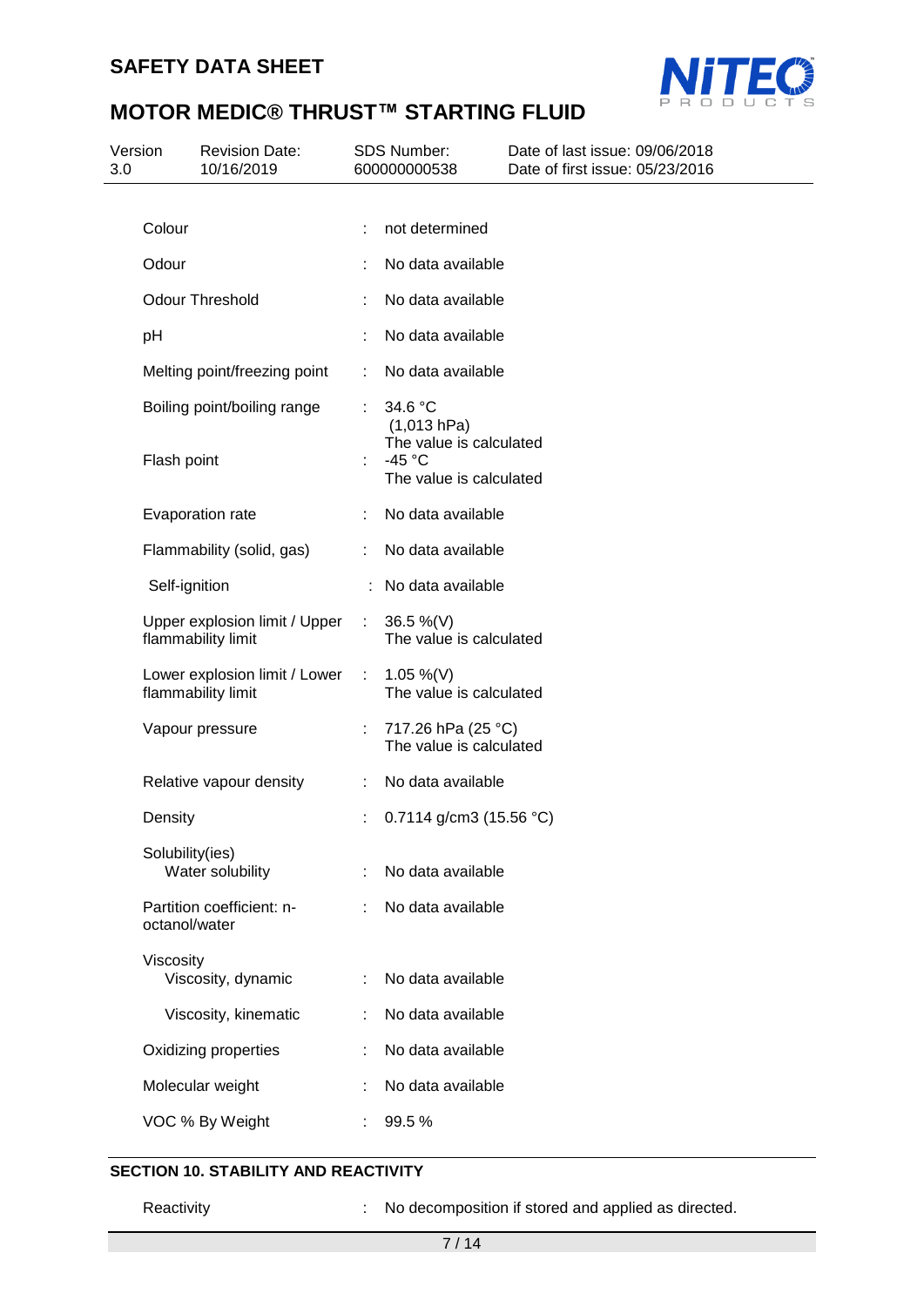

| Version<br>3.0 | <b>Revision Date:</b><br>10/16/2019                                                   |    | <b>SDS Number:</b><br>600000000538                                                                     | Date of last issue: 09/06/2018<br>Date of first issue: 05/23/2016                                   |
|----------------|---------------------------------------------------------------------------------------|----|--------------------------------------------------------------------------------------------------------|-----------------------------------------------------------------------------------------------------|
|                | Chemical stability                                                                    |    |                                                                                                        | No decomposition if stored and applied as directed.                                                 |
|                | Possibility of hazardous reac-<br>tions                                               |    |                                                                                                        | No decomposition if stored and applied as directed.<br>Vapours may form explosive mixture with air. |
|                | Conditions to avoid                                                                   |    | Heat, flames and sparks.                                                                               |                                                                                                     |
|                | Incompatible materials                                                                | ÷. | Acids<br>Alkali metals<br>Ammonia<br><b>Bases</b><br>halogens<br>Oxidizing agents<br>Sulphur compounds |                                                                                                     |
|                | Hazardous decomposition<br>products<br>Hazardous decomposition<br>products            |    | Carbon oxides                                                                                          |                                                                                                     |
|                | <b>SECTION 11. TOXICOLOGICAL INFORMATION</b>                                          |    |                                                                                                        |                                                                                                     |
|                | Information on likely routes of exposure<br>Inhalation<br>Skin contact<br>Eye contact |    |                                                                                                        |                                                                                                     |
|                | <b>Acute toxicity</b><br>Not classified based on available information.               |    |                                                                                                        |                                                                                                     |
|                | <b>Product:</b><br>Acute oral toxicity                                                |    | Acute toxicity estimate: 2,554 mg/kg<br>Method: Calculation method                                     |                                                                                                     |
|                | Components:                                                                           |    |                                                                                                        |                                                                                                     |
|                | <b>Ethyl ether:</b>                                                                   |    |                                                                                                        |                                                                                                     |
|                | Acute oral toxicity                                                                   | ÷  | LD50 (Rat): 1,200 - 1,700 mg/kg                                                                        |                                                                                                     |
|                | n-Heptane:                                                                            |    |                                                                                                        |                                                                                                     |
|                | Acute oral toxicity                                                                   |    | similar substances.                                                                                    | LD50 (Rat): Expected $>$ 5,000 mg/kg<br>Remarks: Information given is based on data obtained from   |

Acute inhalation toxicity : LC50 (Rat, male and female): > 29.29 mg/l Exposure time: 4 h Test atmosphere: vapour Method: OECD Test Guideline 403 Assessment: No adverse effect has been observed in acute inhalation toxicity tests. Acute dermal toxicity : LD50 (Rabbit): Expected > 2,000 mg/kg Assessment: No adverse effect has been observed in acute dermal toxicity tests.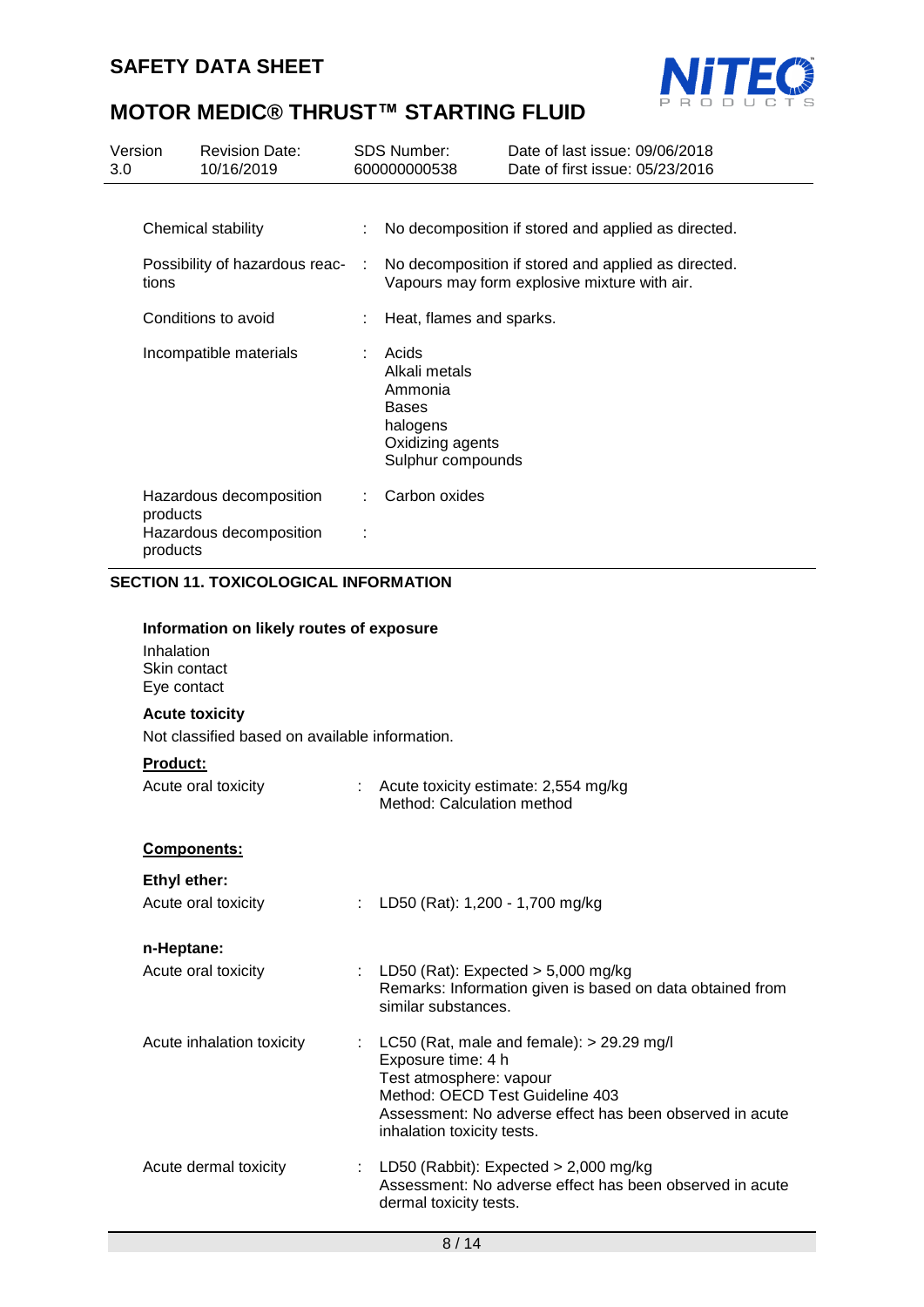

| Version<br>3.0 |                     | <b>Revision Date:</b><br>10/16/2019                                 |                | SDS Number:<br>600000000538                                                                                     | Date of last issue: 09/06/2018<br>Date of first issue: 05/23/2016 |
|----------------|---------------------|---------------------------------------------------------------------|----------------|-----------------------------------------------------------------------------------------------------------------|-------------------------------------------------------------------|
|                |                     |                                                                     |                | similar substances.                                                                                             | Remarks: Information given is based on data obtained from         |
|                | Ethanol:            |                                                                     |                |                                                                                                                 |                                                                   |
|                |                     | Acute oral toxicity                                                 | $\mathbb{Z}^n$ | LD50 (Rat): 7,060 mg/kg                                                                                         |                                                                   |
|                |                     | Acute inhalation toxicity                                           |                | LC50 (Rat): 117 - 125 mg/l<br>Exposure time: 4 h<br>Test atmosphere: vapour                                     |                                                                   |
|                |                     | Acute dermal toxicity                                               | ÷              | LDLo (Rabbit): 20 g/kg                                                                                          |                                                                   |
|                |                     | <b>Chloroethane:</b>                                                |                |                                                                                                                 |                                                                   |
|                |                     | Acute inhalation toxicity                                           |                | $LC50$ (Rat): $> 19000$ ppm<br>Exposure time: 4 h<br>Test atmosphere: vapour<br>Method: OECD Test Guideline 403 |                                                                   |
|                |                     | <b>Skin corrosion/irritation</b>                                    |                |                                                                                                                 |                                                                   |
|                |                     | Causes skin irritation.                                             |                |                                                                                                                 |                                                                   |
|                | Product:            |                                                                     |                |                                                                                                                 |                                                                   |
|                |                     | Remarks: May cause skin irritation and/or dermatitis.               |                |                                                                                                                 |                                                                   |
|                |                     | Components:                                                         |                |                                                                                                                 |                                                                   |
|                |                     | Heptane, branched, cyclic and linear:                               |                |                                                                                                                 |                                                                   |
|                |                     | Result: Irritating to skin.                                         |                |                                                                                                                 |                                                                   |
|                | <b>Ethyl ether:</b> |                                                                     |                |                                                                                                                 |                                                                   |
|                |                     | Result: Irritating to skin.                                         |                |                                                                                                                 |                                                                   |
|                |                     |                                                                     |                |                                                                                                                 |                                                                   |
|                | n-Heptane:          | Result: Irritating to skin.                                         |                |                                                                                                                 |                                                                   |
|                |                     |                                                                     |                |                                                                                                                 |                                                                   |
|                |                     | <b>Carbon dioxide:</b>                                              |                |                                                                                                                 |                                                                   |
|                |                     | Assessment: No skin irritation<br>Result: No skin irritation        |                |                                                                                                                 |                                                                   |
|                | Ethanol:            |                                                                     |                |                                                                                                                 |                                                                   |
|                |                     | Result: Possibly irritating to skin                                 |                |                                                                                                                 |                                                                   |
|                |                     | <b>Chloroethane:</b>                                                |                |                                                                                                                 |                                                                   |
|                |                     | Result: Possibly irritating to skin                                 |                |                                                                                                                 |                                                                   |
|                |                     | Serious eye damage/eye irritation<br>Causes serious eye irritation. |                |                                                                                                                 |                                                                   |
|                |                     |                                                                     |                |                                                                                                                 |                                                                   |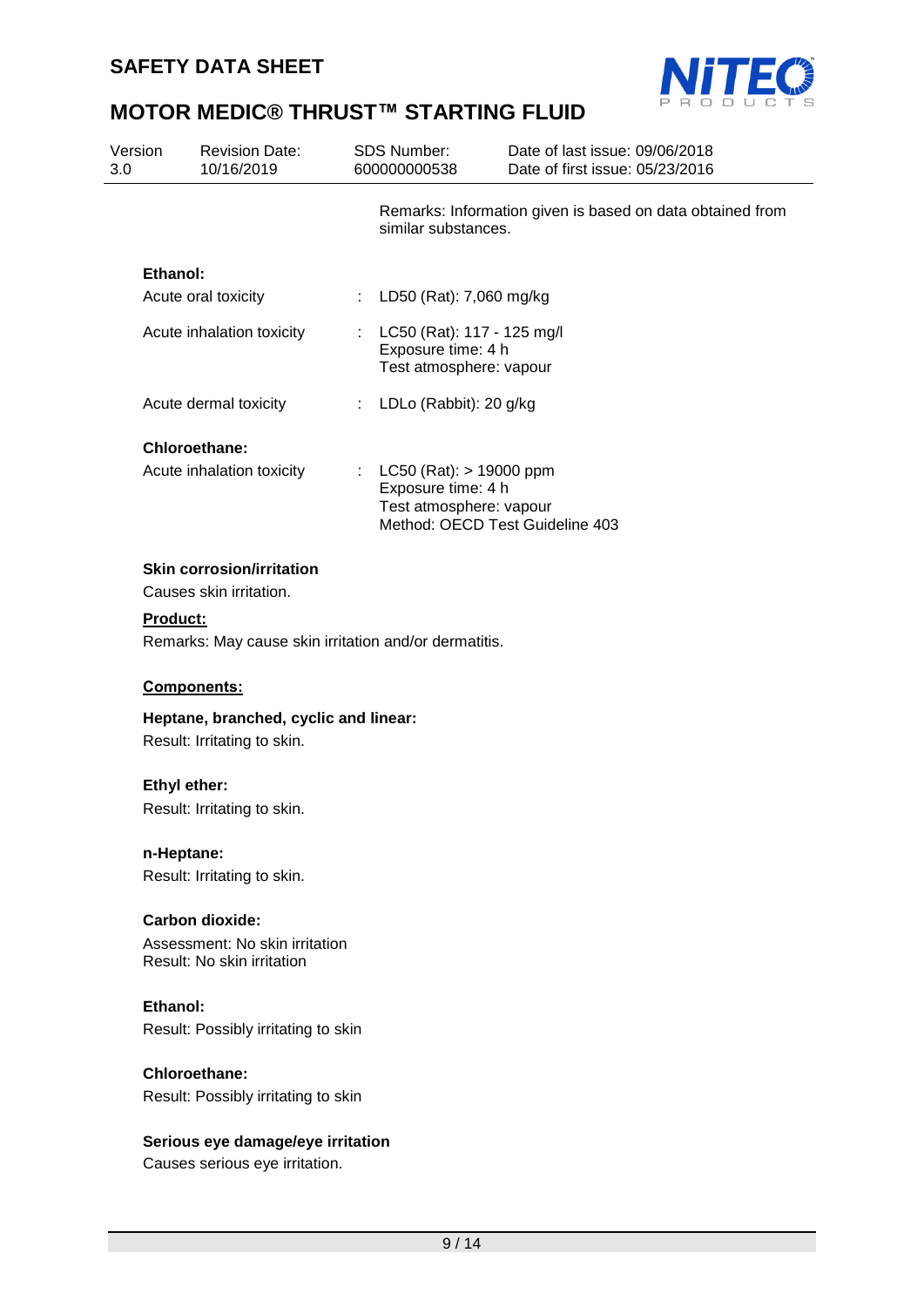



| Version | <b>Revision Date:</b> | SDS Number:  | Date of last issue: 09/06/2018  |
|---------|-----------------------|--------------|---------------------------------|
| 3.0     | 10/16/2019            | 600000000538 | Date of first issue: 05/23/2016 |

#### **Product:**

Remarks: Vapours may cause irritation to the eyes, respiratory system and the skin.

#### **Components:**

**Heptane, branched, cyclic and linear:** Result: Possibly irritating to eyes

**Ethyl ether:** Result: Irritating to eyes.

**n-Heptane:** Result: Possibly irritating to eyes

**Carbon dioxide:** Result: No eye irritation

**Ethanol:** Result: Irritating to eyes.

**Chloroethane:** Result: Possibly irritating to eyes

#### **Respiratory or skin sensitisation**

**Skin sensitisation**

Not classified based on available information.

#### **Respiratory sensitisation**

Not classified based on available information.

#### **Components:**

#### **Heptane, branched, cyclic and linear:**

Result: Substance is not considered to be potential skin sensitiser.

#### **n-Heptane:**

Test Type: Maximisation Test Species: Guinea pig Result: Did not cause sensitisation on laboratory animals. Remarks: Information given is based on data obtained from similar substances.

#### **Germ cell mutagenicity**

Not classified based on available information.

#### **Components:**

#### **n-Heptane:**

Genotoxicity in vitro : Remarks: In vitro tests did not show mutagenic effects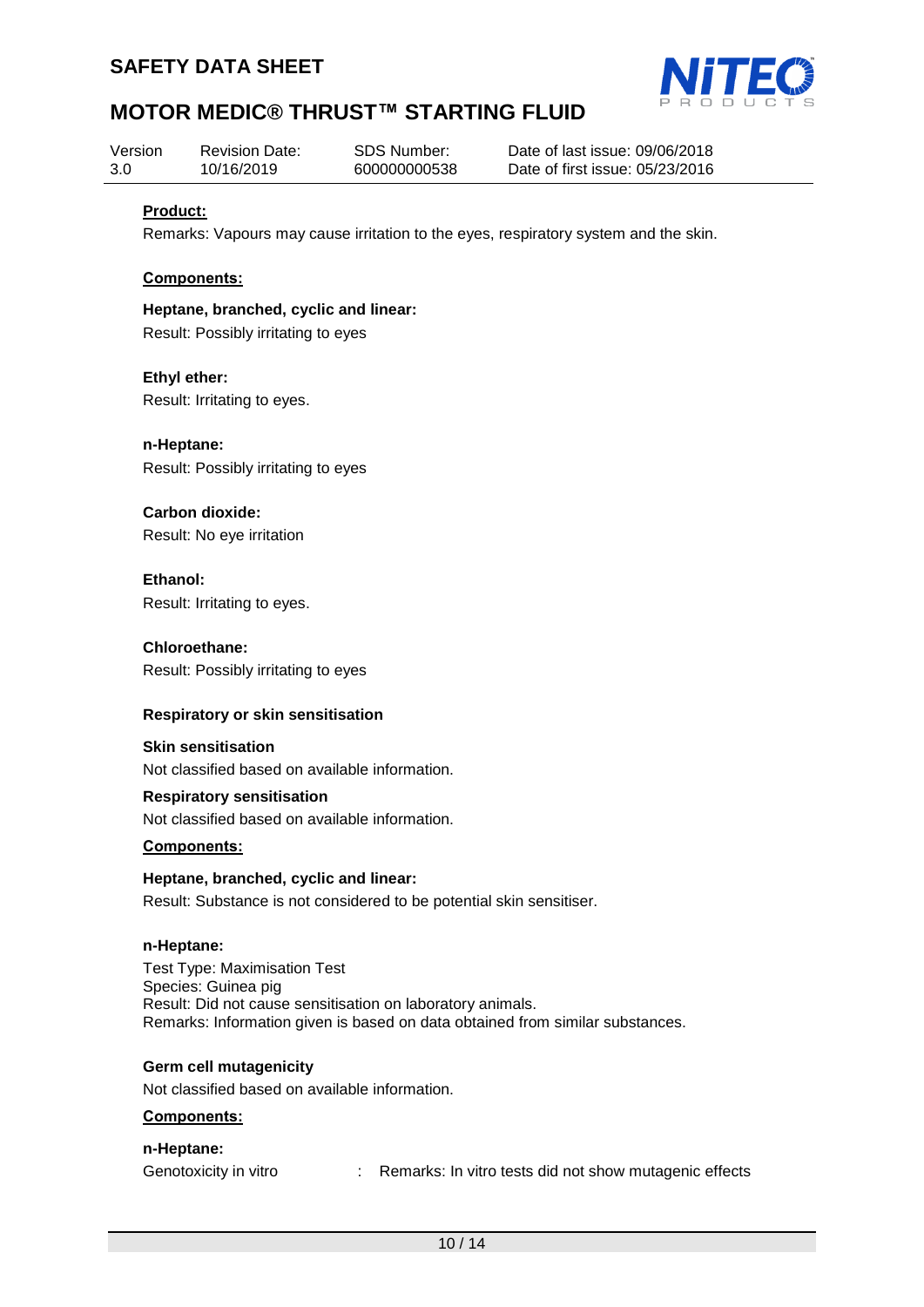

| Version<br>3.0 |                    | <b>Revision Date:</b><br>10/16/2019             | <b>SDS Number:</b><br>600000000538 | Date of last issue: 09/06/2018<br>Date of first issue: 05/23/2016                                                                  |
|----------------|--------------------|-------------------------------------------------|------------------------------------|------------------------------------------------------------------------------------------------------------------------------------|
|                | <b>Components:</b> | Carcinogenicity<br>Suspected of causing cancer. |                                    |                                                                                                                                    |
|                | ment               | Chloroethane:<br>Carcinogenicity - Assess-      |                                    | : Limited evidence of carcinogenicity in animal studies                                                                            |
|                | <b>IARC</b>        |                                                 | human carcinogen by IARC.          | No component of this product present at levels greater than or<br>equal to 0.1% is identified as probable, possible or confirmed   |
|                | <b>OSHA</b>        |                                                 |                                    | No component of this product present at levels greater than or<br>equal to 0.1% is on OSHA's list of regulated carcinogens.        |
|                | <b>NTP</b>         |                                                 | by NTP.                            | No component of this product present at levels greater than or<br>equal to 0.1% is identified as a known or anticipated carcinogen |

#### **Reproductive toxicity**

Not classified based on available information.

#### **STOT - single exposure**

May cause drowsiness or dizziness.

### **Components:**

## **Heptane, branched, cyclic and linear:**

Exposure routes: Inhalation Target Organs: Central nervous system Assessment: May cause drowsiness or dizziness.

#### **Ethyl ether:**

Assessment: May cause drowsiness or dizziness.

#### **n-Heptane:**

Assessment: May cause drowsiness or dizziness.

#### **Ethanol:**

Assessment: May cause drowsiness or dizziness.

### **STOT - repeated exposure**

Not classified based on available information.

## **Aspiration toxicity**

May be fatal if swallowed and enters airways.

#### **Components:**

## **Heptane, branched, cyclic and linear:**

May be fatal if swallowed and enters airways.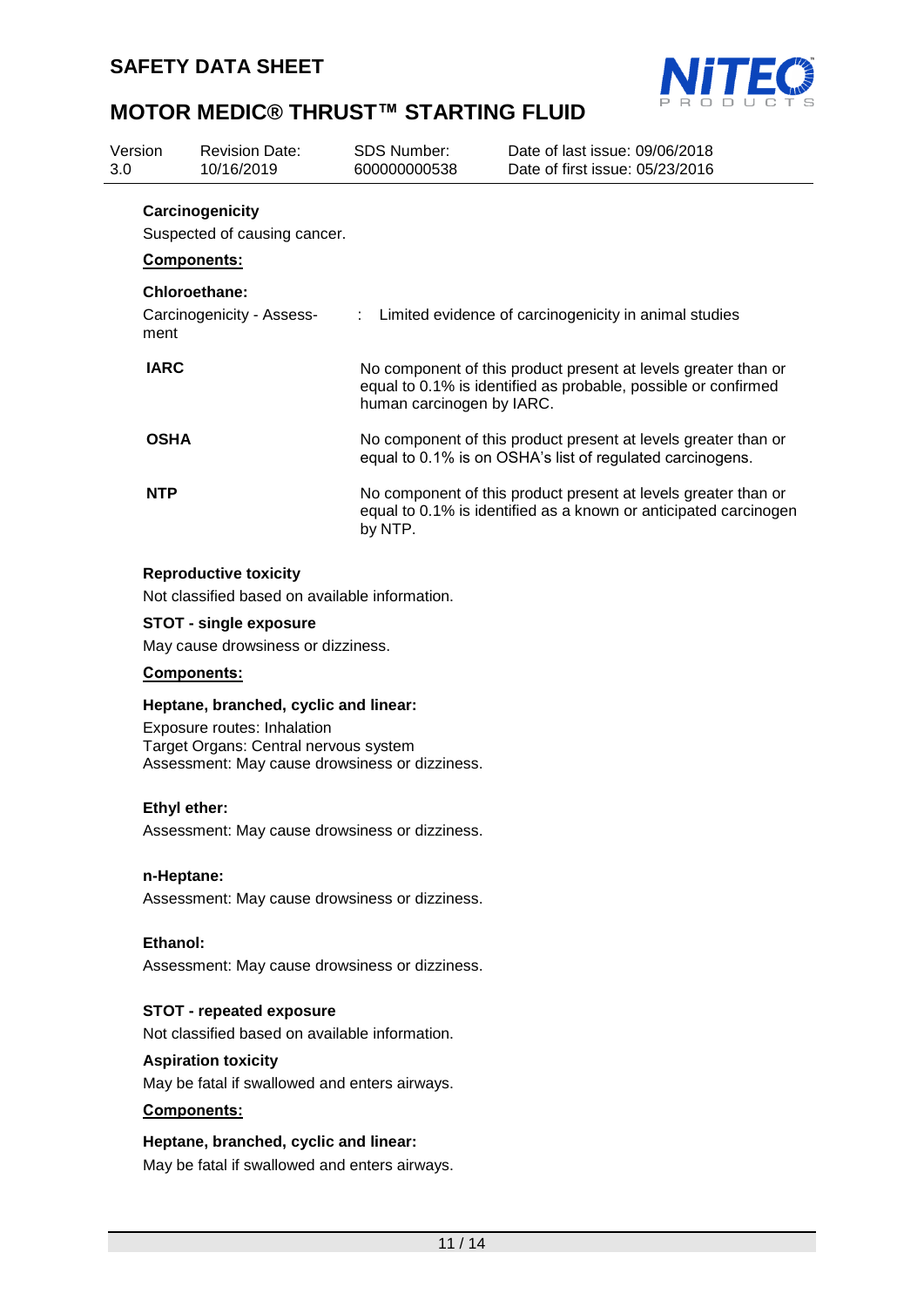



| Version | <b>Revision Date:</b> | SDS Number:  | Date of last issue: 09/06/2018  |
|---------|-----------------------|--------------|---------------------------------|
| 3.0     | 10/16/2019            | 600000000538 | Date of first issue: 05/23/2016 |

#### **n-Heptane:**

May be fatal if swallowed and enters airways.

#### **Further information**

#### **Product:**

Remarks: Symptoms of overexposure may be headache, dizziness, tiredness, nausea and vomiting.

## **SECTION 12. ECOLOGICAL INFORMATION**

| An environmental hazard cannot be excluded in the event of |
|------------------------------------------------------------|
| unprofessional handling or disposal.                       |
| Very toxic to aquatic life with long lasting effects.      |
|                                                            |

#### **SECTION 13. DISPOSAL CONSIDERATIONS**

| <b>Disposal methods</b> |    |                                                                                                                                                            |
|-------------------------|----|------------------------------------------------------------------------------------------------------------------------------------------------------------|
| Waste from residues     | ÷. | Dispose of in accordance with all applicable local, state and<br>federal regulations.                                                                      |
| Contaminated packaging  |    | : Empty remaining contents.<br>Dispose of as unused product.<br>Do not re-use empty containers.<br>Do not burn, or use a cutting torch on, the empty drum. |

#### **SECTION 14. TRANSPORT INFORMATION**

Dangerous goods descriptions (if indicated below) may not reflect quantity, end-use, or region-specific exceptions that can be applied. Consult shipping documents for descriptions that are specific to the shipment.

#### **International Regulations**

| <b>IATA-DGR</b>            |   |                            |
|----------------------------|---|----------------------------|
| UN/ID No.                  | ÷ | UN 1950                    |
| Proper shipping name       |   | Aerosols, flammable        |
| Class                      |   | 2.1                        |
| Packing group              |   | Not assigned by regulation |
| Labels                     |   | -2.1                       |
| Packing instruction (cargo | t | 203                        |
| aircraft)                  |   |                            |
| Packing instruction        |   | 203                        |
| (passenger aircraft)       |   |                            |
| <b>IMDG-Code</b>           |   |                            |
| UN number                  | ÷ | <b>UN 1950</b>             |
| Proper shipping name       |   | AEROSOLS                   |
| Class                      |   | 2.1                        |
| Packing group              |   | Not assigned by regulation |
|                            |   |                            |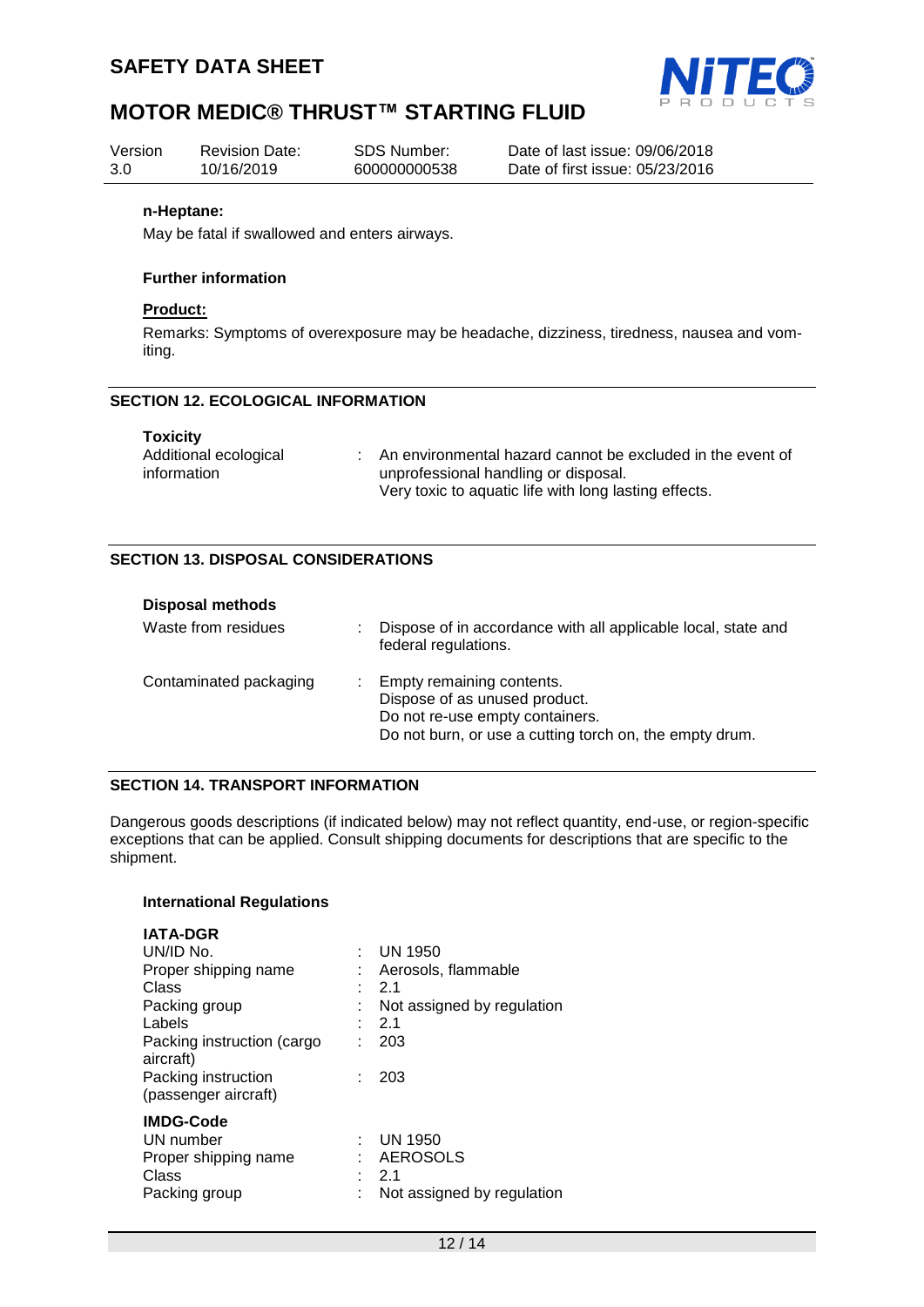

| Version<br>3.0                     | <b>Revision Date:</b><br>10/16/2019     |                  | <b>SDS Number:</b><br>600000000538             | Date of last issue: 09/06/2018<br>Date of first issue: 05/23/2016        |
|------------------------------------|-----------------------------------------|------------------|------------------------------------------------|--------------------------------------------------------------------------|
| Labels<br>EmS Code                 | Marine pollutant                        | : 2.1            | $: F-D, S-U$<br>no                             |                                                                          |
|                                    | Not applicable for product as supplied. |                  |                                                | Transport in bulk according to Annex II of MARPOL 73/78 and the IBC Code |
|                                    | <b>National Regulations</b>             |                  |                                                |                                                                          |
| <b>49 CFR</b>                      | UN/ID/NA number<br>Proper shipping name |                  | $\therefore$ UN 1950<br>Aerosols               |                                                                          |
| Class<br>Labels<br><b>ERG Code</b> | Packing group<br>Marine pollutant       | $\therefore$ 2.1 | Not assigned by regulation<br>2.1<br>126<br>no |                                                                          |

## **SECTION 15. REGULATORY INFORMATION**

## **EPCRA - Emergency Planning and Community Right-to-Know Act**

#### **CERCLA Reportable Quantity**

| <b>Components</b> | CAS-No.       | Component RQ | Calculated product RQ |
|-------------------|---------------|--------------|-----------------------|
|                   |               | (lbs)        | (lbs)                 |
| Ethyl ether       | 60-29-7       | 100          | 510                   |
| Ethyl ether       | 60-29-7       | 100          | 100 (F003)            |
| Methanol          | 67-56-1       | 100          | 100 (F003)            |
| Toluene           | 108-88-3      | 100          | 100 (F005)            |
| Benzene           | $71 - 43 - 2$ | 10           | 10 (D018)             |

#### **SARA 304 Extremely Hazardous Substances Reportable Quantity**

| Components     | CAS-No.   | Component RQ | Calculated product RQ |
|----------------|-----------|--------------|-----------------------|
|                |           | (lbs)        | (Ibs)                 |
| Sulfur dioxide | 7446-09-5 | 500          |                       |

\*: Calculated RQ exceeds reasonably attainable upper limit.

## **SARA 302 Extremely Hazardous Substances Threshold Planning Quantity**

This material does not contain any components with a section 302 EHS TPQ.

| SARA 311/312 Hazards | Flammable (gases, aerosols, liquids, or solids)<br>Skin corrosion or irritation<br>Serious eye damage or eye irritation<br>Carcinogenicity<br>Specific target organ toxicity (single or repeated exposure)<br>Aspiration hazard |
|----------------------|---------------------------------------------------------------------------------------------------------------------------------------------------------------------------------------------------------------------------------|
| <b>SARA 313</b>      | : This material does not contain any chemical components with<br>known CAS numbers that exceed the threshold (De Minimis)<br>reporting levels established by SARA Title III, Section 313.                                       |